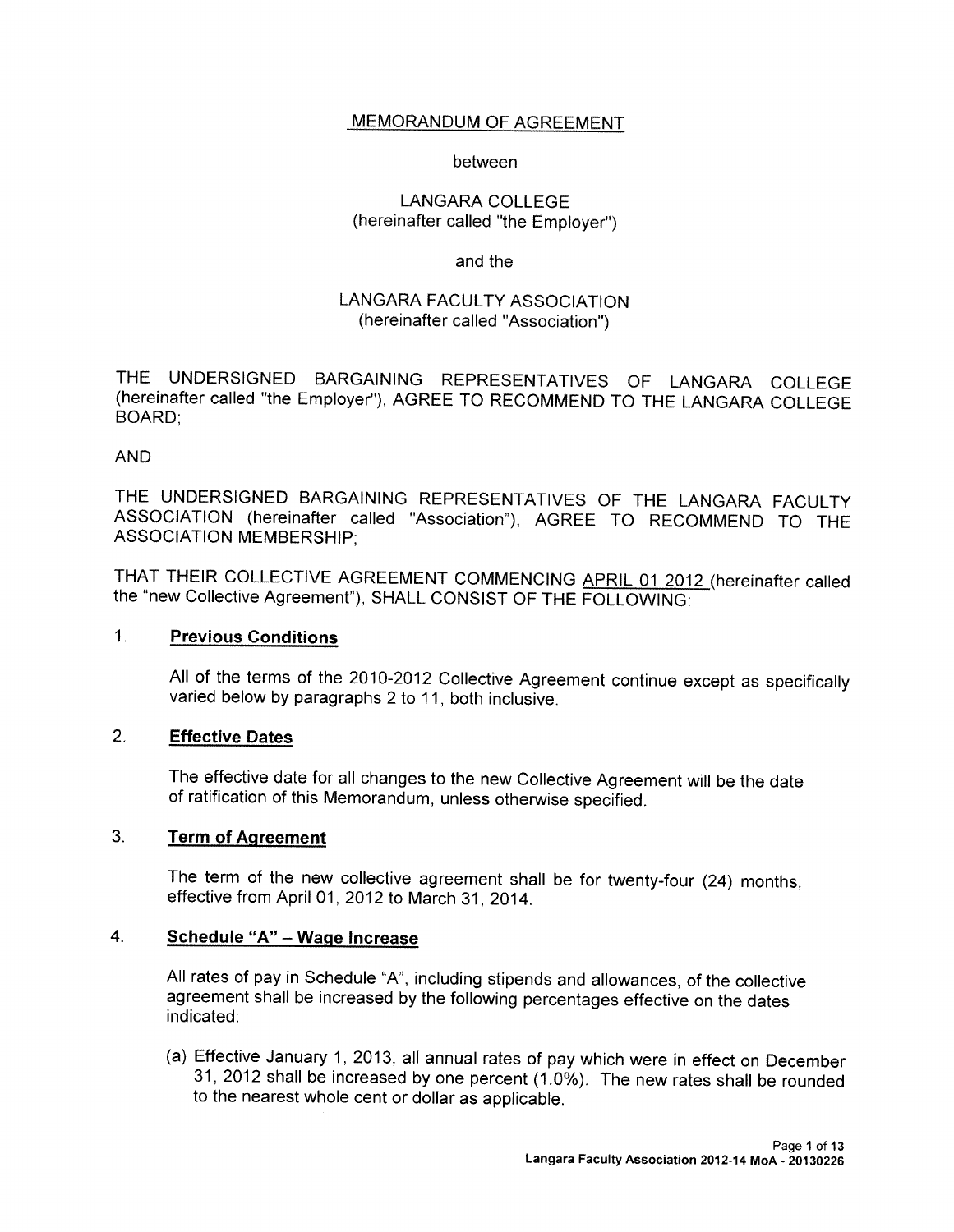- (b) Effective April 01, 2013, all annual rates of pay which were in effect on March 31, <sup>2013</sup> shall be increased by one percen<sup>t</sup> (10%). The new rates shall be rounded to the nearest whole cent or dollar as applicable.
- (C) Effective September 01, <sup>2013</sup> or the date of the tentative settlement of the Memorandum of Agreement (whichever is later), all annual rates of pay which were in effect on August 31, <sup>2013</sup> shall be increased by one percen<sup>t</sup> (1.0%). The new rates shall be rounded to the nearest whole cent or dollar as applicable.
- (d) Effective January 01, 2014, all annual rates of pay which were in effect on December 31, <sup>2013</sup> shall be increased by one percen<sup>t</sup> (1.0%). The new rates shall be rounded to the nearest whole cent or dollar as applicable.

These wage increases shall apply to all current employees who are members of the bargaining unit.

### 5. Article 13— Harassment

Effective the date of ratification, the Employer and the Association agree to amend Article 13.2.1 as follows:

#### "132.1 Statement of Commitment

The College promotes teaching, scholarship and research and the free and critical discussion of ideas.

The parties are committed to providing <sup>a</sup> working and learning environment that allows for full and free participation of all members of the Langara College community. Harassment undermines these objectives and violates the fundamental rights, persona<sup>l</sup> dignity and integrity of individuals or groups of individuals. Harassment is <sup>a</sup> serious offence that may be cause for disciplinary sanctions including, where appropriate, dismissal or expulsion.

The College has a responsibility under BC's Human Rights Code to prevent harassment and to provide procedures to handle complaints, to resolve problems and to remedy situations where harassment occurs.

The College will offer educational and training programs designed to preven<sup>t</sup> harassment and to suppor<sup>t</sup> the administration of the Langara College policies and to ensure that all members of the College community are aware of their responsibility with respec<sup>t</sup> to the policy. The Association and Employer agree that aftendance is required and will take place during compensated work time."

### 6. Appendix "A" – Letter of Understanding - Respectful Working Environment

Effective the date of ratification, the Employer and the Association agree to the amendments to the new Collective Agreement attached to this Memorandum of Agreement as Appendix "A".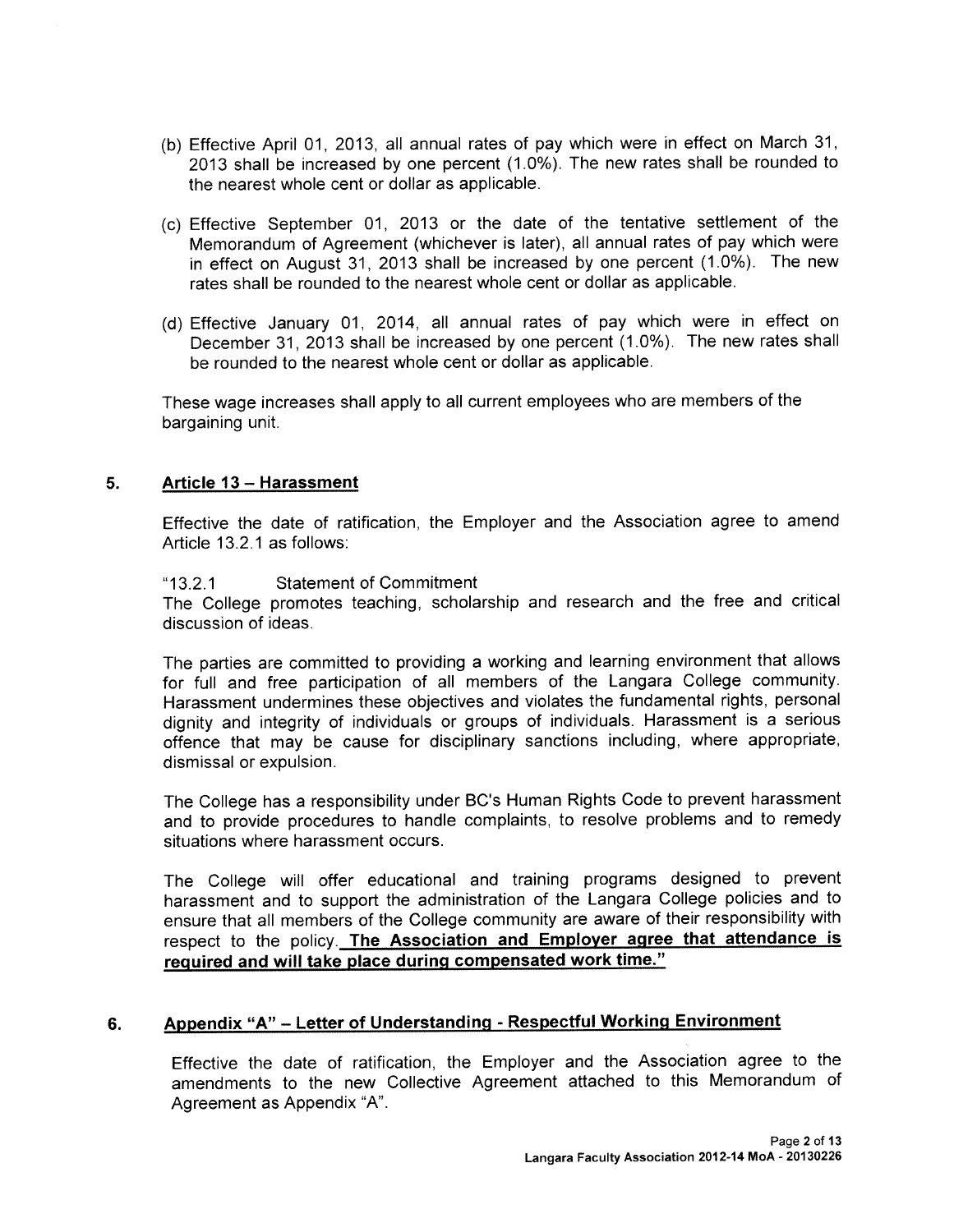# 7. Harassment Investigators

Langara College agrees to offer the participation of its internal Harassment Investigator as <sup>a</sup> participant on the committee described in Schedule <sup>2</sup> (Re: Harassment Investigators) of the <sup>2012</sup> — FPSE Compensation Template Table dated February 2, 2013.

# 8. Expedited Arbitration

Effective the date of ratification, the Employer and the Association agree to the new LOU, Expedited Arbitration as attached to this Memorandum of Agreement as Appendix "B".

# 9. Letter of Understanding — Field School Overloads (NEW)

Effective the date of ratification, the Employer and the Association agree to the new LOU on Field School Overloads as attached to this Memorandum of Agreement as Appendix "C".

## 10. <u>Schedule "A" – Allo</u>wances Table

Effective the date of ratification, the Employer and the Association agree to amend the "Allowances" Table in Schedule "A" as follows:

| <b>ALLOWANCES</b>                      |               |                |
|----------------------------------------|---------------|----------------|
| <b>POSITION</b>                        | <b>ANNUAL</b> | <b>MONTHLY</b> |
| <b>Division Chair</b>                  | \$6,110.48    | \$509.21       |
| Department Chair                       | \$2,282.67    | \$190.22       |
| <b>Artistic Director, Theatre Arts</b> | \$1,646.78    | \$137.23       |
| Asst. Department Chair                 | \$946.50      | \$78.88        |
| Associate Director, Theatre Arts       | \$946.50      | \$78.88        |
| Coordinator                            | \$946.50      | \$78.88        |
| <b>Additional Allowance</b>            | 700.28        | 58.36          |

- 11. Effective the date of ratification, the Employer and the Association agree to the following:
	- LOU Examples for Calculation of Seniority Renew
	- LOU Faculty Evaluation (2011) Renew
	- LOU Faculty Evaluation (1996) Renew
	- LOU Office Space and Computer Facilities Renew
	- LOU Participation in Field <sup>I</sup> External Studies Programs Renew
	- LOU Probationary Year Evaluation Report (Article 10.4.23.1) Renew
	- LOU Agreement Regarding the Theatre Arts Department Amend as attached to this Memorandum of Agreement as Appendix "E"

 $\omega_{\rm{max}}$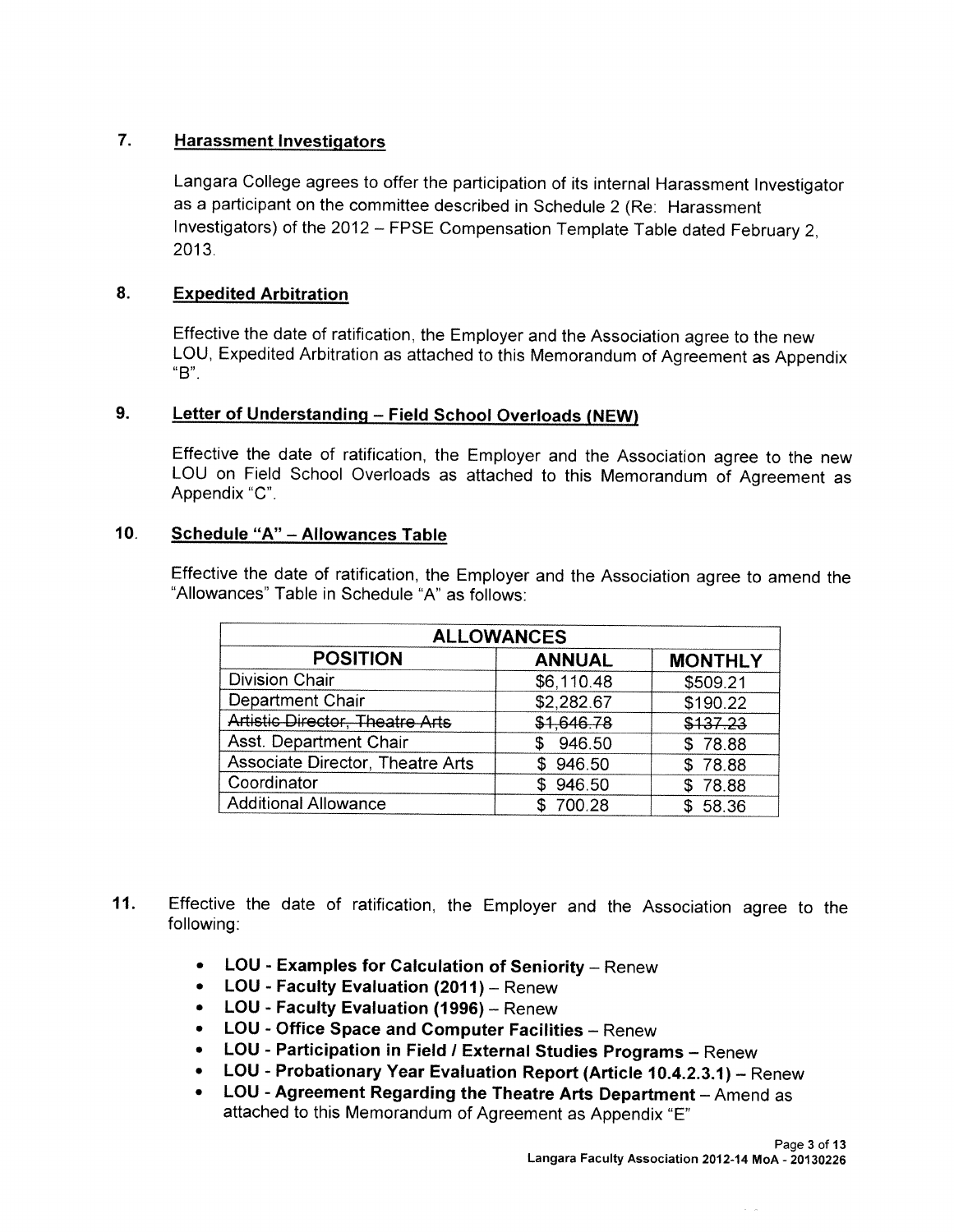- LOU Collective Bargaining 2010 Compensation Re-opener Delete
- LOU Video Surveillance Renew  $\bullet$
- LOU Overloads Amend as attached to this Memorandum of Agreement as Appendix "D"
- LOU Human Rights Policy Renew  $\bullet$
- Appendix I: Supplemental Employment Benefit (SEB) Plan Renew
- Appendix II: Guidelines and Criteria for Evaluation Renew
- Appendix III: Guidelines for Evaluation Renew

#### $12.$ **Ratification**

The parties expressly agree that, upon the completed signing of this Memorandum of Agreement, the parties shall recommend the approval of this Memorandum to their respective principals and schedule the necessary meetings to ensure that their principals vote on the recommendations.

This Memorandum of Agreement is also subject to ratification by the Post-Secondary Employers' Association Board of Directors.

Signed this  $26$  day of  $FEBRUANT$ , 2013.

BARGAINING REPRESENTATIVES FOR THE EMPLOYER:

BARGAINING REPRESENTATIVES FOR THE ASSOCIATION: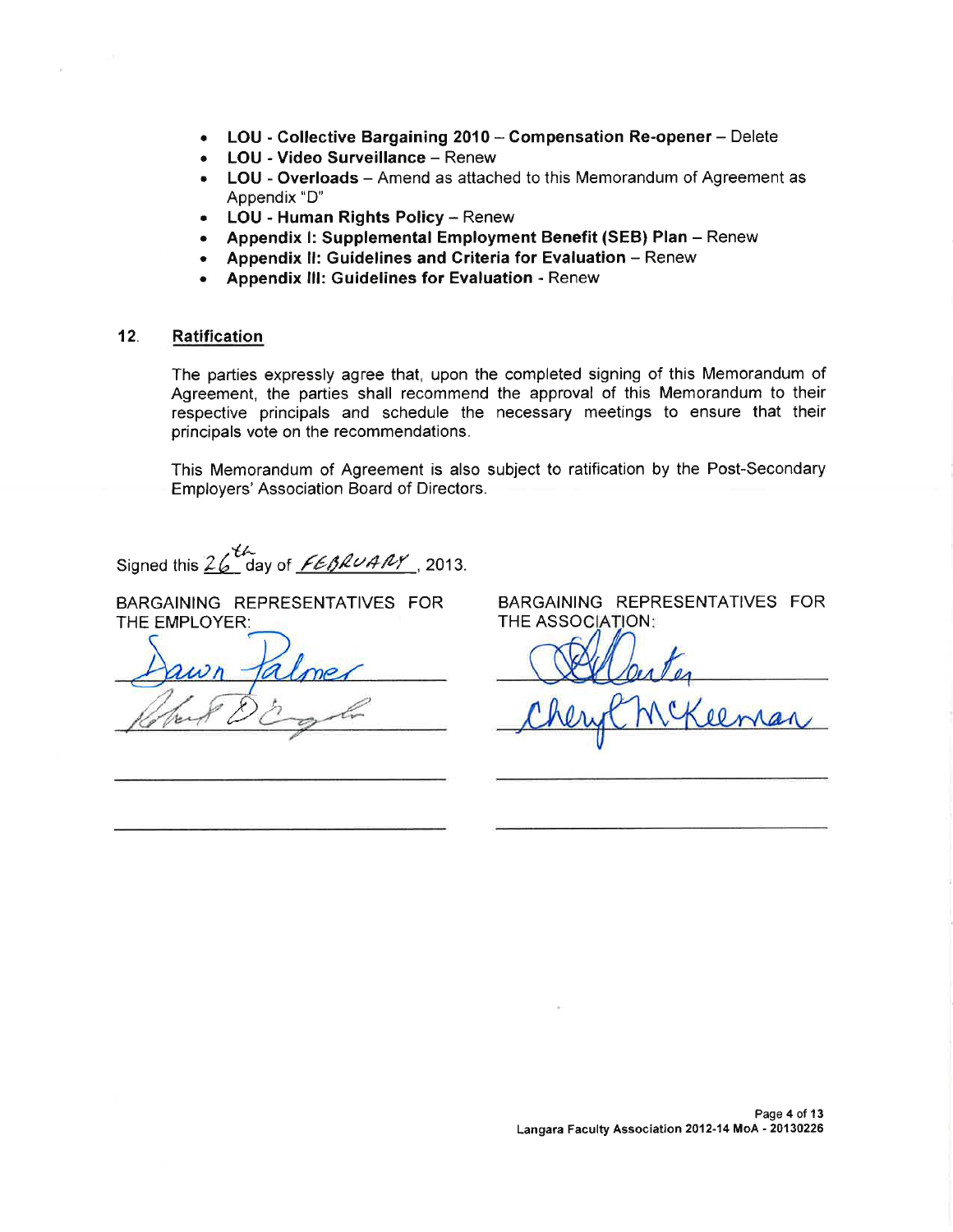## APPENDIX "A"

## LETTER OF UNDERSTANDING

### BETWEEN

## LANGARA COLLEGE

#### AND

## THE LANGARA FACULTY ASSOCIATION

# Re: Letter of Understanding — Respectful Working Environment

#### 1. Preamble

The parties recognize that mutual understanding and respect are fundamental to achieving <sup>a</sup> collaborative and positive working relationship, which is the cornerstone of an effective environment in which employers and employees work.

The parties further recognize that certain types of conduct, such as interpersonal conflict and bullying in the workplace create barriers to these objectives and result in both financial and relational costs.

Examples of financial costs include, but are not limited to increased sick leave usage, increased short term and long term disability leaves, workers' compensation claims, decreased levels of performance, and the costs associated with investigations, grievances, mediations, arbitrations, and human rights complaints as well as recruitment and retention costs.

Examples of relational costs include, but are not limited to, the loss of personal dignity as well as the loss of both trust and respect for individuals and the institution.

### 2. Mandate

The parties agree that, in addition to the educational and training programs currently offered by the employer, they will jointly develop and offer mandatory educational and training programs, designed to:

- (i) enhance understanding of interpersonal conflict and bullying, and the effects thereof in the workplace;
- (ii) ensure that all members of the College community are aware of the their resources and responsibilities with respect to interpersonal conflict and bullying; and
- (iii) actively promote the development and maintenance of <sup>a</sup> respectful workplace environment.

#### 3. Committee Timelines

The parties will establish <sup>a</sup> Respectful Workplace Committee consisting of two (2) association appointees and two (2) employer appointees. The Committee will begin meeting by May 1,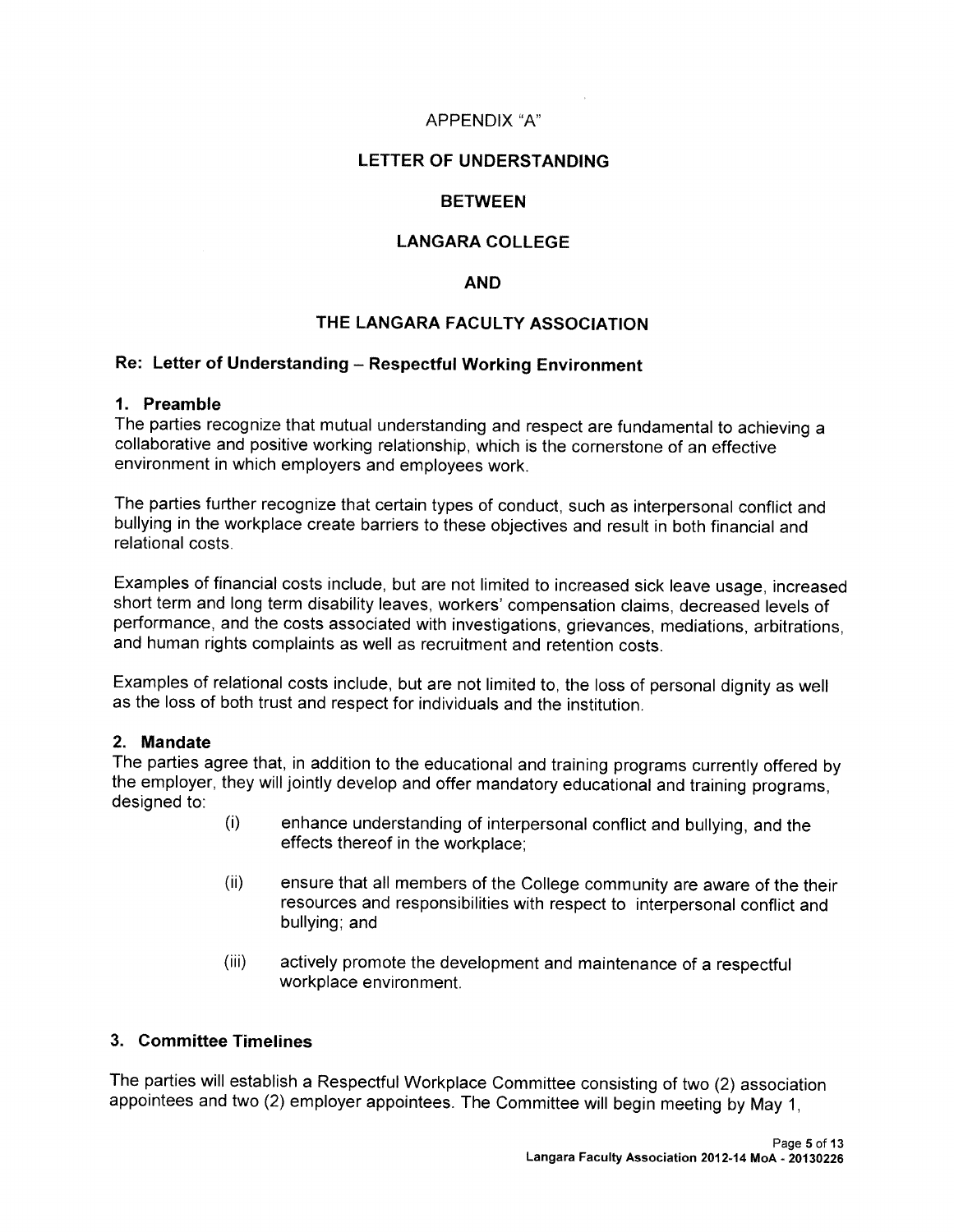2013 and will complete their duties by June 30, 2013. The dates may be extended by mutual agreement.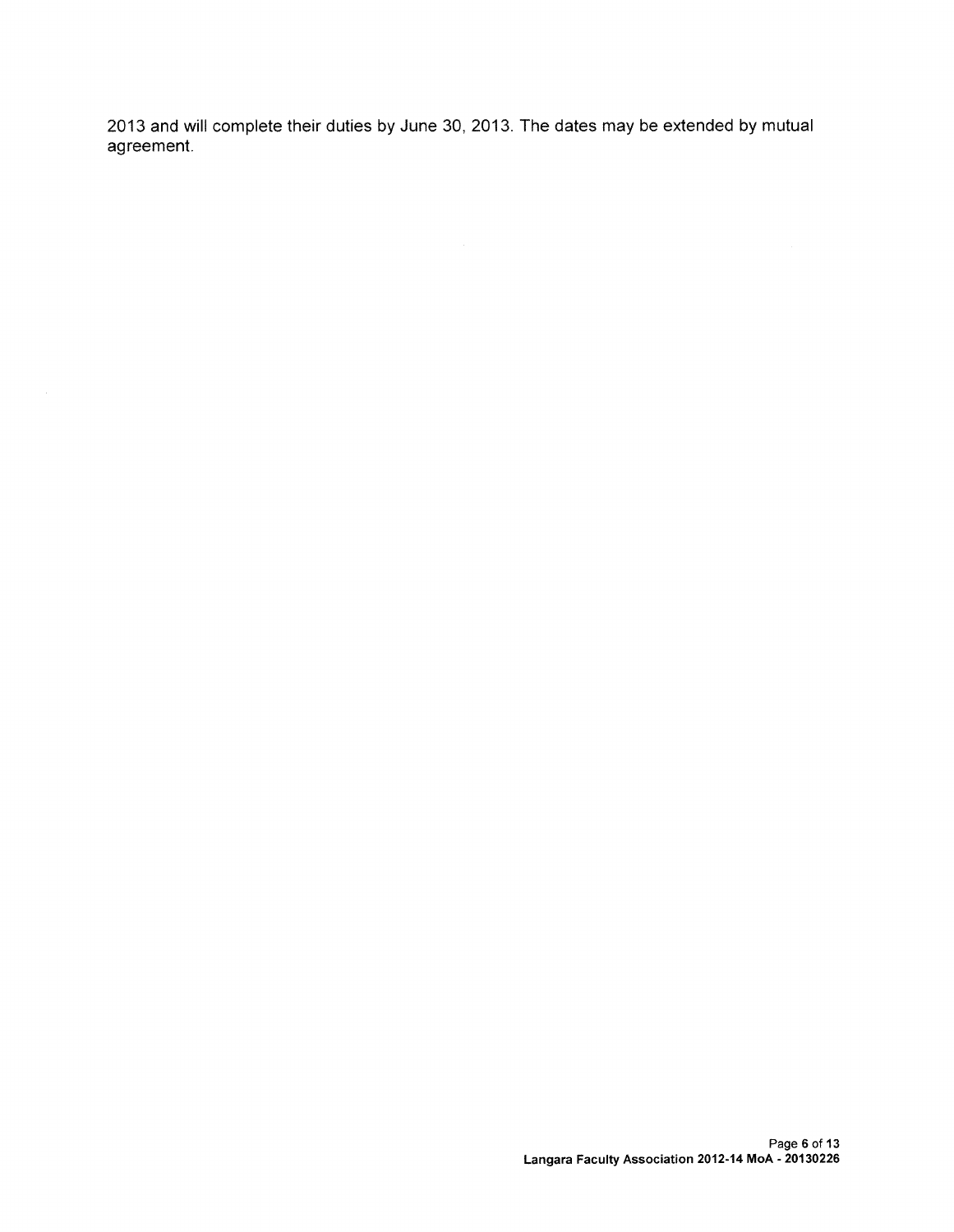# APPENDIX "B"

## LETTER OF UNDERSTANDING BETWEEN LANGARA COLLEGE AND LANGARA FACULTY ASSOCIATION

### RE: EXPEDITED ARBITRATION

The parties agree that the following expedited arbitration process will be used for the resolution of grievances:

#### 1. Expedited Arbitrations

Where <sup>a</sup> difference arises relating to the interpretation, application or administration of this agreement, including where an allegation is made that <sup>a</sup> term or condition of the agreement has been violated, either party may, after exhausting the steps of the grievance procedure under this agreement, notify the other party within six (6) working days of receipt of the Stage II grievance step reply, of its desire to arbitrate and to submit the difference or allegation to expedited arbitration before <sup>a</sup> single arbitrator.

2. Issues for Expedited Arbitration

(a) All grievances except those relating to the following shall be resolved by expedited arbitration:

- i. Dismissals;
- ii. Suspensions in excess of five (5) working days;<br>iii. Policy grievances:
- Policy grievances;

iv. Grievances requiring substantial interpretation of <sup>a</sup> provision of the collective agreement;

- v. Grievances requiring the presentation of extrinsic evidence;<br>vi. Grievances where a local party intends to raise a preliminary
- vi. Grievances where a local party intends to raise a preliminary objection; and<br>vii. Grievances arising from the duty to accommodate
- Grievances arising from the duty to accommodate.

(b) Those grievances not suitable for resolution at expedited arbitration, as listed under section 2(a) above, may be referred to arbitration under the provisions of Article 4.

(c) By mutual agreement, <sup>a</sup> grievance falling into any of the categories as listed under section <sup>2</sup> (a) above, may be <sup>p</sup>laced into the expedited arbitration process.

3. Expedited Arbitrators

The following arbitrators shall be selected on the basis of the person who is available to hear the grievance within then (10) calendar days of appointment, on <sup>a</sup> rotating basis.

- •Kate Young
- •Colin Taylor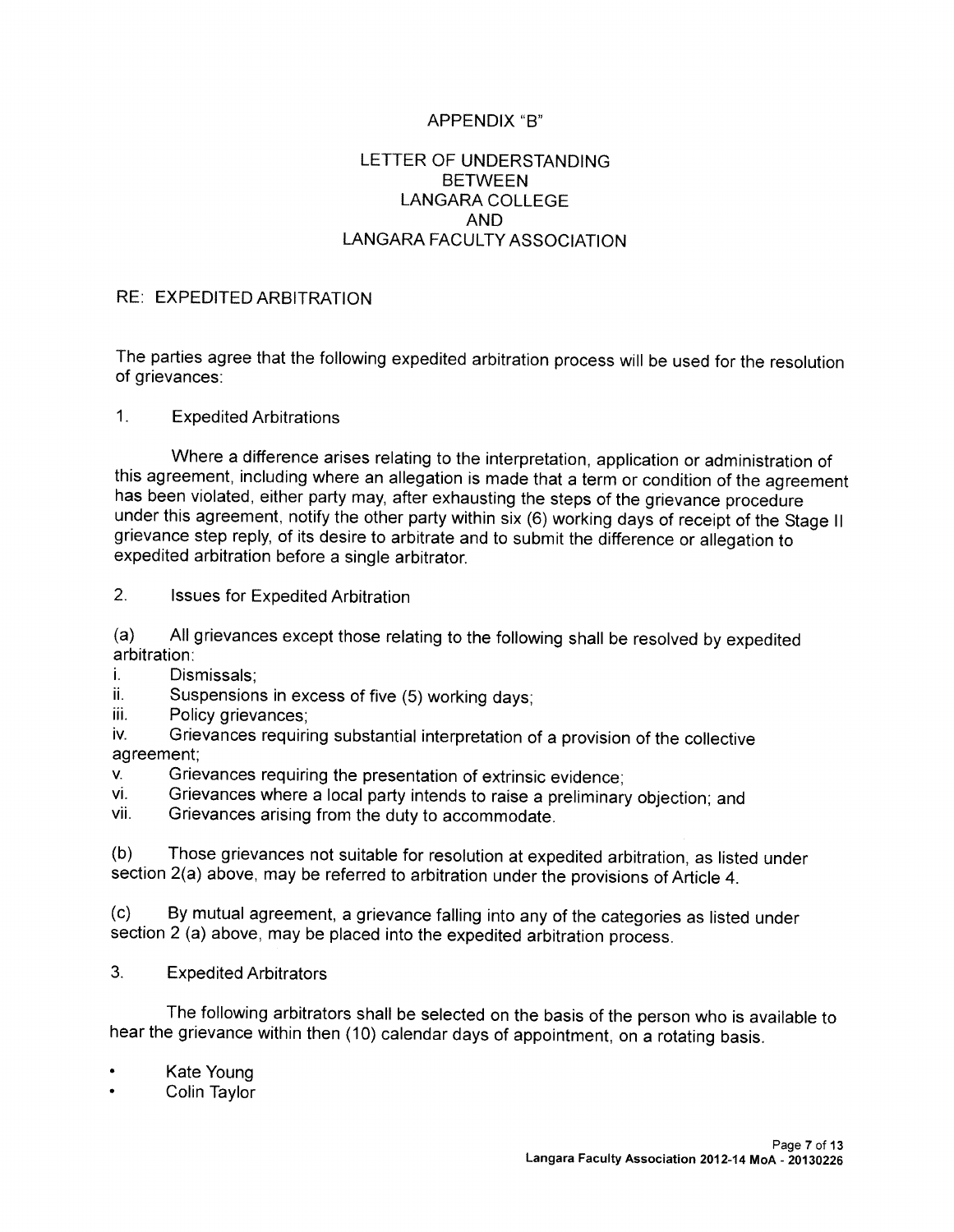- John Hall
- Mark Brown
- Marguerite Jackson
- Joan Gordon

If none of the listed arbitrators is available within ten (10) days, the local parties shall agree to another arbitrator who is available within ten (10) days of appointment. The parties may agree to select an arbitrator not on this list, by mutual agreement.

## 4. Process

As the process is intended to be expedited, lawyers shall not be retained to represent either party. This does not preclude either party from using staff who may be lawyers.

5. Agreed Statement of Facts

The parties shall develop an agreed statement of facts and shall exchange reliance documents prior to the hearing. Disclosure of relevant or potentially relevant documents is a mutual and ongoing obligation before and during the particular hearing.

6. Written Submission

By mutual agreement, written submissions may be used in place of a hearing. Submissions shall be in standard format and will not be more than ten (10) pages long.

## 7. Procedure

All presentations shall be short and concise and are to include a comprehensive opening statement. The parties shall make limited use of authorities during their presentations.

## 8. Mediation

a) Prior to rendering a decision, the arbitrator may assist the parties in mediating a resolution to the grievance.

b) Where mediation fails or is not appropriate in the opinion of the arbitrator, a decision shall be rendered as contemplated herein.

9. Issuance of Decision

The decision of the arbitrator is to be completed on the agreed form and mailed to the parties within three (3) working days of the hearing.

10. Status of the Decision

a) All decisions, including mediated settlements, under this expedited arbitration process are limited in application to the particular dispute and are without prejudice. The decisions shall have no precedential value and shall not be referred to in any subsequent proceeding. The expedited arbitrators shall include statements to this effect at the beginning of their decision.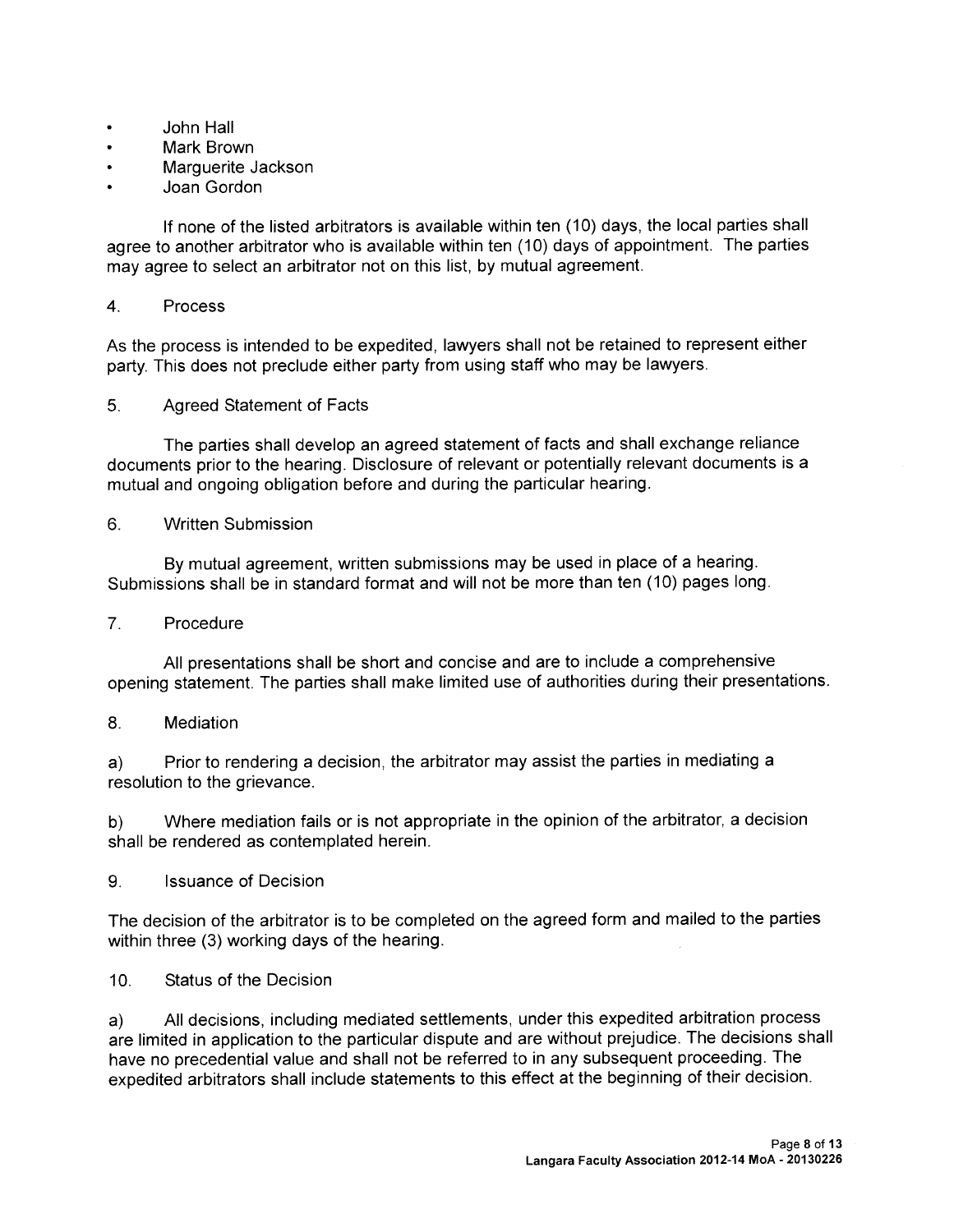b) All settlements of proposed expedited arbitration cases made prior to an expedited hearing are also without prejudice and have no precedential value.

c) The decision or award, including mediated settlements, is final, binding and conclusive. It is understood that it is not the intention of either party to appeal a decision of an expedited arbitration proceeding.

d) Should the parties disagree as to the meaning of the decision or award, including mediated settlements, either party may request that the arbitrator clarify the decision.

11. Costs

a) The parties shall equally share in the costs of the fees and expenses of the expedited arbitrator.

b) Hearings shall be conducted at the College or at the offices of the association where possible to minimize costs.

12. Authority of Arbitrator

The expedited arbitrator shall have the same powers and authority as an arbitration board established under the provisions under the Labour Relations Code.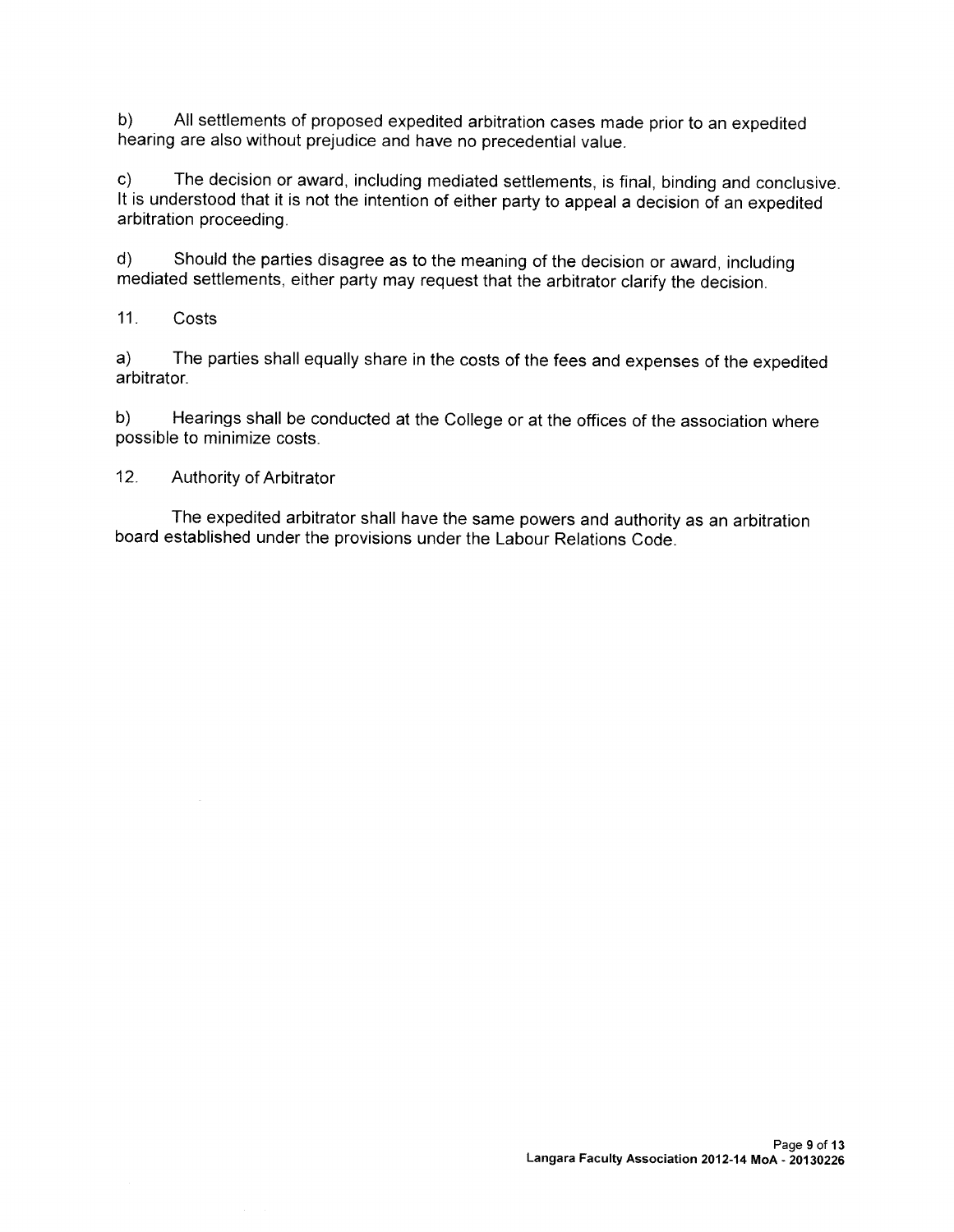## APPENDIX "C'

## LETTER OF UNDERSTANDING **BETWEEN** LANGARA COLLEGE AND LANGARA FACULTY ASSOCIATION

#### RE: FIELD SCHOOL OVERLOADS (per Article 31.2(i))

The parties agree that regular faculty who teach in field schools shall wherever possible teach the field school sections as part of their usual annual workload.

If a regular faculty member's field school teaching is an overload for the fiscal year (under the conditions of Article 31), and if the overload occurs during their usual non-teaching term, then while the course is in progress the regular faculty member will be deemed to have taken one month of vacation when he/she has taught one overload field school section.

If an overload section is taught within one month or six weeks, then the College deems that the regular faculty member has taken one month of vacation, and the regular faculty member will have one month of vacation, and 2 months of NID to be scheduled before the end of that term.

A regular faculty member who teaches an overload section in a field school will be paid for the overload course in addition to the faculty member's usual salary in accordance with Article 31.2(i) and may not opt to be compensated in accordance with Article 31.2(ii).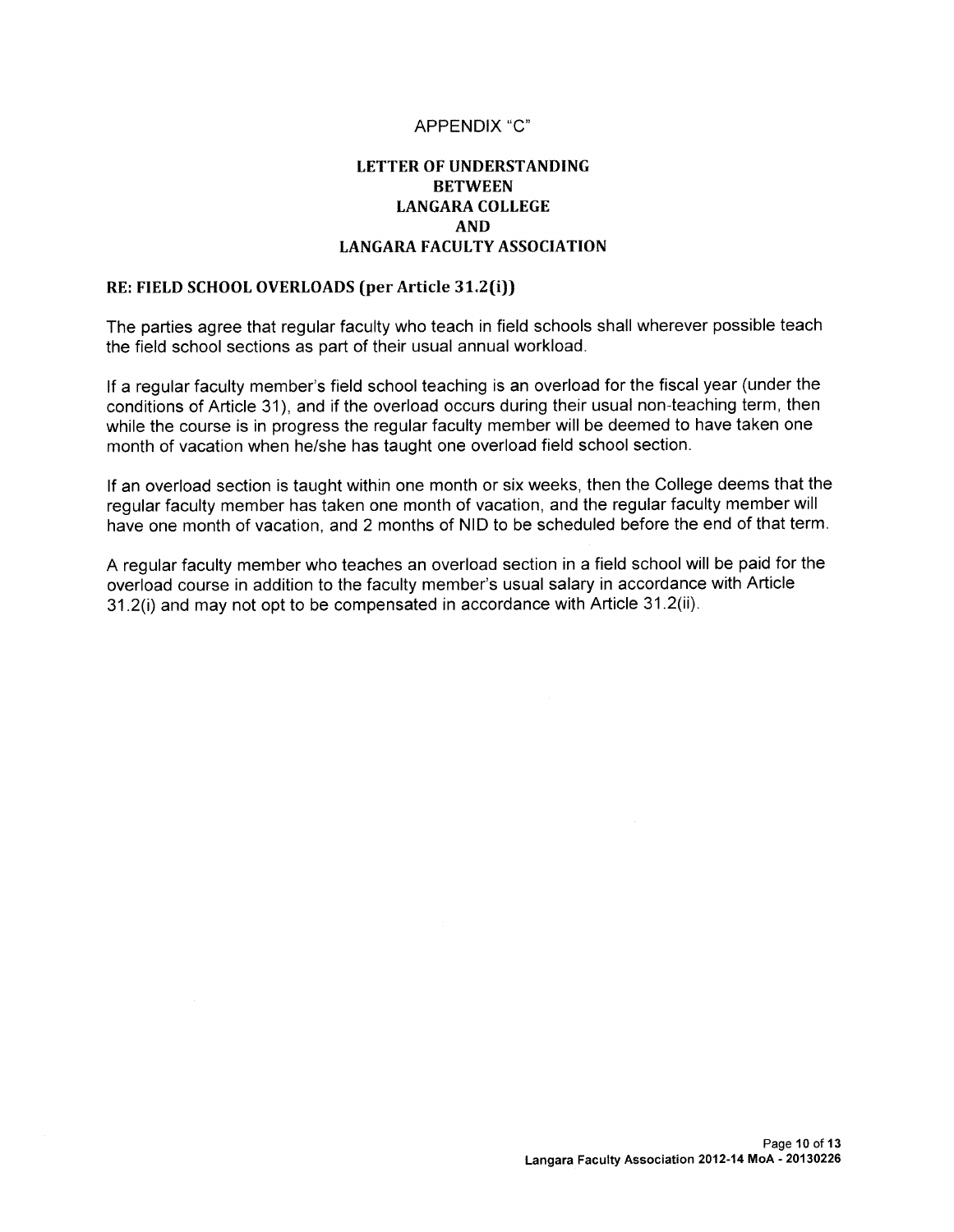## APPENDIX "D"

# LETTER OF UNDERSTANDING

# between LANGARA COLLEGE and LANGARA FACULTY ASSOCIATION

#### RE: OVERLOADS

Notwithstanding the provisions of Article 31.2, the parties agree that the use of overloads should be minimized. Where the Department Chair, Division Chair and Dean agree that an overload is necessary to ensure the availability of <sup>a</sup> qualified faculty member, then the overload will be offered in <sup>a</sup> fair and equitable manner to all interested, available and qualified faculty in the department. Overloads will normally be offset by <sup>a</sup> corresponding underload within the twelve (12) month period immediately following completion of the overload contract.

Payout of overloads will only occur with the approval of the Dean.

Appropriate use of overloads includes the following situations:

- Emergency hires
- Demonstrated inability to recruit (internally and externally) a qualified faculty member<br>- Other situations as approved by the Dean
- Other situations as approved by the Dean

Overloads of less than four (4) months in duration or less than  $\frac{1}{4}$  time will usually be exempt from this overload/underload practice.

## Application of this LOU to situations other than Emergency hires:

Langara College and the Langara Faculty Association agree to the principle that the use of overloads should be minimized, namely only after available work has been offered to faculty in accordance with Article 10.

The following clarifies the parties' intent regarding the application of that LOU.

1) Offering Available Work

1.1 Available work must be offered to faculty according to the following priorities described in Article 10, namely

1.1.1 Qualified part time regular faculty within the department (no posting required) (Article 10.3.5A)

1.1.2 Qualified part time temporary faculty within the department (no posting required) (Article 10.3.5.6)

1.1.3 Qualified faculty from other departments (internal posting required)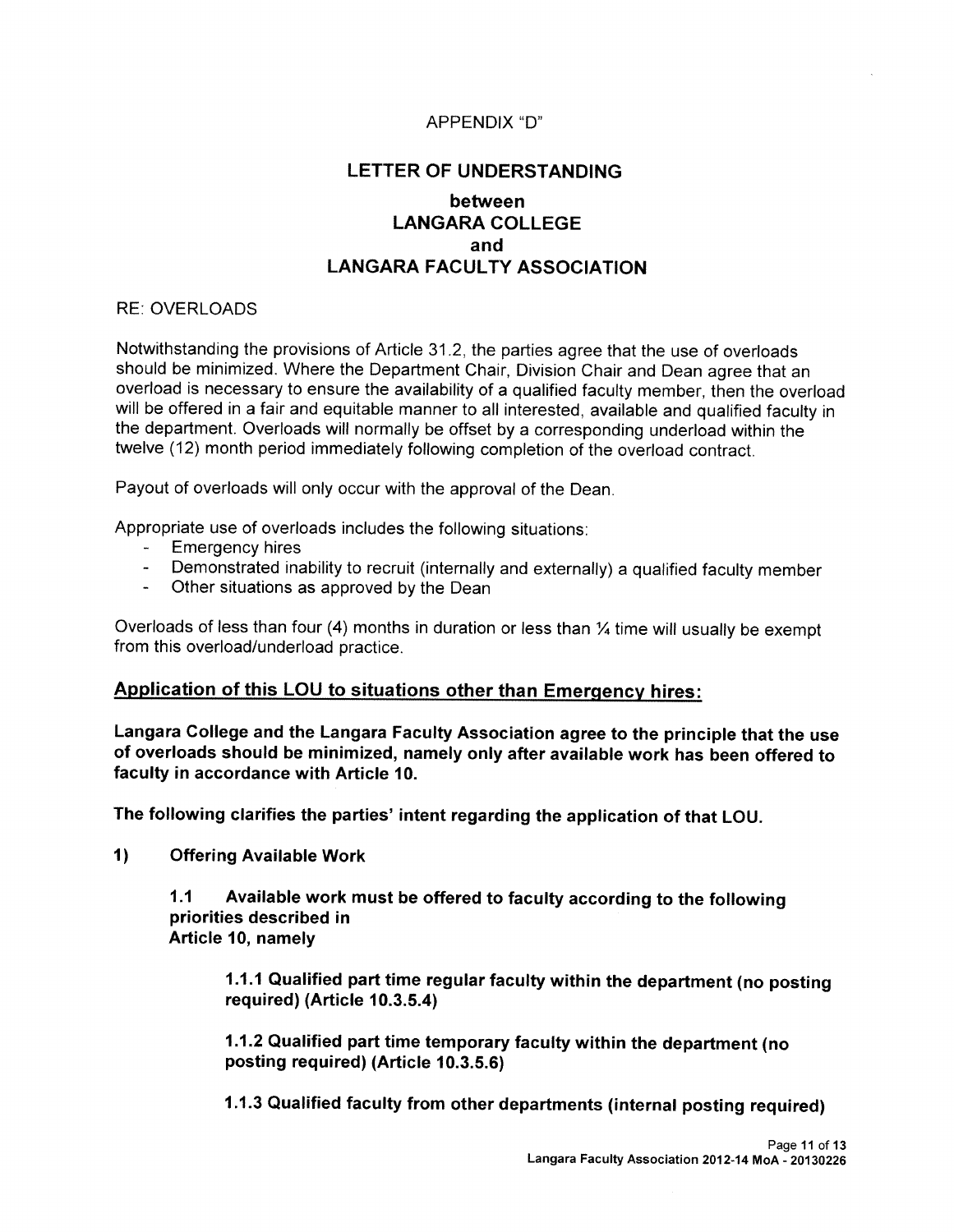(Article 10.2.4.2 & LOU — Overloads) in the following priority:

a) Available work will be offered outside the department first to qualified part-time regular faculty and then offered to qualified parttime temporary faculty.

b) If no qualified part time regular or temporary faculty are willing to take the work it will first be offered to qualified full time faculty within the department and then offered to qualified full time faculty from other departments. Pursuant to Section 1.2 below, work will be offered to qualified full-time faculty under the conditions listed.

Part time faculty referred to in 1.1.1 to 1.1.3 above are faculty who have less than a total of full time work at the College (some faculty may have part time work in one or more departments).

1.1.4. External applicants (external posting/recruitment) (Article 10.2.4.7)

A department may simultaneously post a vacancy internally and externally; however, as per Article 10.2.4.7, the selection committee may not consider any external applications unless it has determined there to be no qualified internal applicant.

1.2 Under the following conditions, work will be offered to a qualified full-time faculty member:

Definition: <sup>A</sup> section of work, for the purpose of this LOU, is the number of workload units (typically 1.33 or 1) given to a course in a faculty member's home department.

<sup>A</sup> faculty member will not be offered overload assignments totalling one section or more in the period ending April 30 of the next even-numbered year.

Where the faculty member is offered an overload assignment, qualified full-time faculty will opt for one of the following:

- To be paid for the overload at the time it is worked;
- To relinquish their existing work in order to do the available work thereby removing them from an overload situation; or
- To do an unpaid overload followed by an equivalent under-load in a subsequent term.
- 2) Tracking

The Office of the Academic or Non-Academic Deans will track overloads for all instructional and non-instructional faculty.